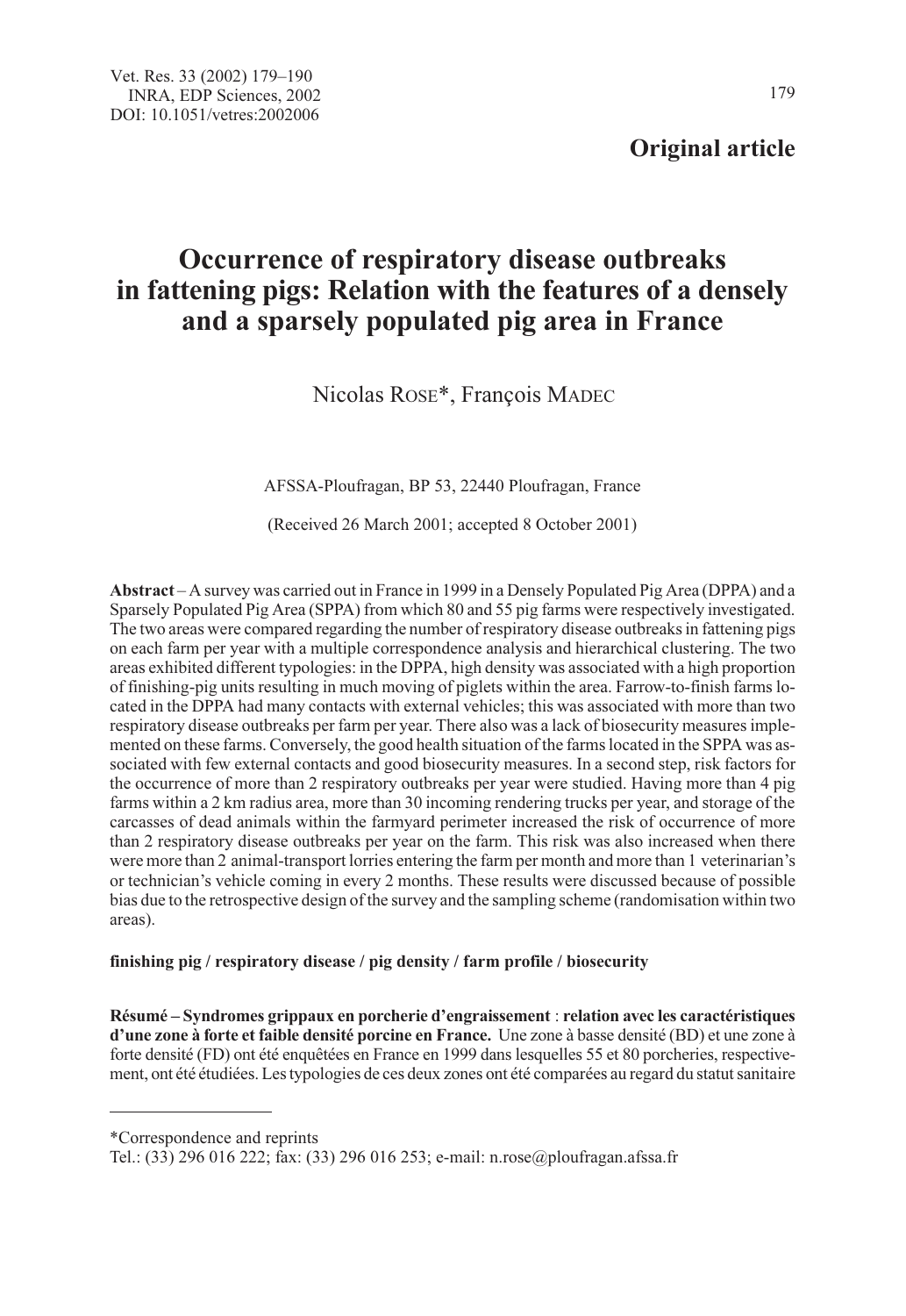des élevages (nombre d'épisodes de type grippal en engraissement) au moyen d'une analyse factorielle des correspondances multiples suivie d'une classification ascendante hiérarchique. Les deux zones présentaient une typologie différente : en zone FD, la forte densité était associée à un nombre d'élevages plus important de type engraisseur, impliquant une circulation des porcelets plus importante. La forte fréquentation des élevages naisseur-engraisseurs situés dans cette zone par les véhicules extérieurs, peut être interprétée en tant que cause ou conséquence d'une situation sanitaire difficile (nombre de syndromes grippaux en engraissement > 2 par an), exacerbée par le manque de précautions sanitaires prises par ces mêmes élevages. En zone BD, la bonne situation sanitaire des élevages à l'égard de la pathologie cible, était associée à une faible fréquentation par les véhicules extérieurs et à la mise en place de mesures de biosécurité. Dans un second temps, les facteurs de risque de l'expression clinique de plus de 2 syndromes grippaux par an ont été recherchés. Le modèle de régression logistique a permis de mettre en évidence que la densité d'élevages porcins autour de l'exploitation (plus de quatre élevages de porcs dans un rayon de 2 km), une fréquentation importante de l'élevage par les véhicules d'équarrissage ( > 30 passages par an) et le stockage des cadavres dans le périmètre de l'exploitation augmentent significativement le risque de survenue de plus de deux syndromes grippaux par an chez les porcs à l'engrais. Le risque est aussi augmenté lorsque la fréquentation par les véhicules de transport d'animaux d'une part et par le vétérinaire ou le technicien d'autre part est importante (plus de deux passages par mois et plus d'un passage tous les deux mois respectivement). Ces résultats sont discutés compte tenu de la nature de l'étude (rétrospective) et des spécificités liées à l'échantillonnage (tirage au sort dans deux zones sélectionnées).

porc / syndrome grippal / densité porcine / typologie / biosécurité

## 1. INTRODUCTION

Intensification of the pig industry has exerted great pressure on the health status of pigs and respiratory diseases constitute the main cause of economic loss for the farmers [16]. The classic viral diseases of pigs (Aujeszky's disease, Porcine Reproductive and Respiratory Syndrome [PRRS], Influenza) can be complicated by bacterial agents (Actinobacillus pleuropneumoniae, Pasteurella multocida, Mycoplasma hyopneumoniae) leading to considerable losses on farms with poor rearing conditions. These infectious agents cause acute respiratory-disease outbreaks in fattening pigs [13] (association of anorexia, fever  $[40 °C]$ to 41 °C] for at least 2 days, and paroxysmal cough [14]). This syndrome can remain subclinical on farms with a high standard of hygiene whereas an acute clinical outbreak is observed on farms with a heavy microbial load. The severity of a respiratory-disease outbreak is an indicator of farm health status [15].

Pig density is a risk factor for spreading viral diseases: (1) Aujeszky's disease [9, 12, 19, 23], (2) PRRS [1, 3], and (3) Influenza [7, 14, 15, 17, 18]. However, the specific features of these densely populated areas might explain the increased risk of spread of the above viral agents. Pig density partly explains the geographical distribution of farms seropositive for Aujeszky's disease in Brittany [2]. This study suggests that pig density is important but not sufficient to describe the structure of pig production in an area and the crude effect of pig density might be modified by other characteristics of the area (movement of the animals, rearing practices, etc.). Thus, the description and comparison of two areas selected for contrasting pig densities might be a useful approach for determining the specific profile of densely populated areas which possibly lead to an increased risk of introduction and spread of viral diseases.

The aim of our study was therefore to describe and compare the features of a densely populated pig area and a sparsely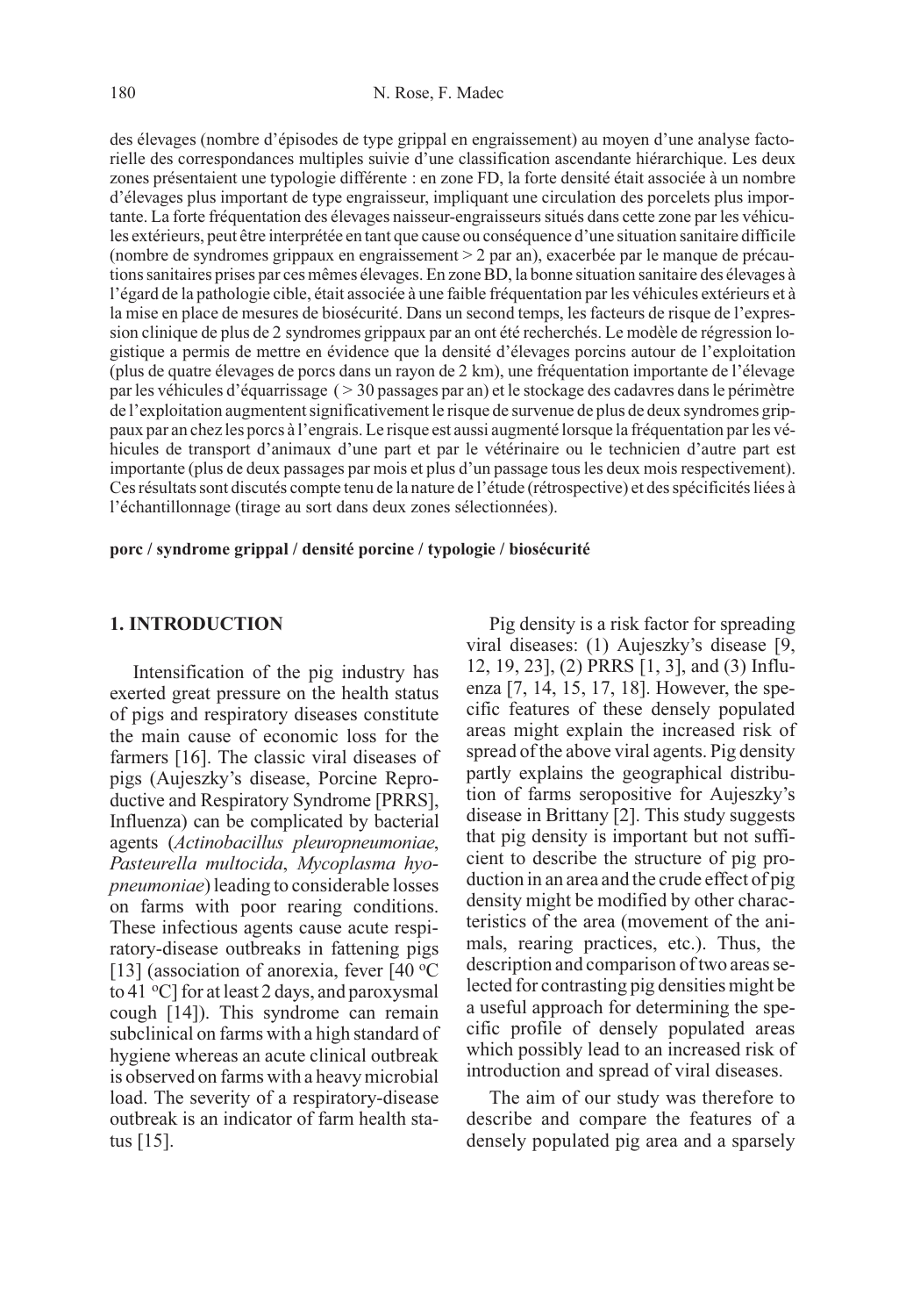populated one with regard to management characteristics and pig farm health status measured from the number of respiratory disease outbreaks occurring per year in finishing pigs. In a second part, possible risk factors, adjusted for the geographical area, and related to the occurrence of two or more respiratory disease outbreaks per year on the farm were investigated.

## 2. MATERIALS AND METHODS

#### 2.1. Study sample

The "canton" of Plouguenast (department of Côtes-d'Armor) was selected as the densely populated pig area (DPPA) and the "cantons" of Huelgoat and Chateauneuf du Faou (department of Finistère) as the sparsely populated pig area (SPPA) (Tab. I, Fig. 1). An exhaustive list of pig farms located in the two areas was obtained from the Veterinary Services of both counties and from the "farmers Union", a private organisation (Union des Groupements de Producteurs de Viande de Bretagne). Seventy percent of the pig farms in each area were selected at random, resulting in a sample of 100 farms for the DPPA and 70 farms for the SPPA. Due to refusals and termination of activity, 80 questionnaires were finally obtained from the DPPA and 55 from the

Table I. General characteristics of selected areas

|                             | DPPA <sup>a</sup> | SPPA <sup>b</sup> |
|-----------------------------|-------------------|-------------------|
| Agricultural area $(km2)$   | 169               | 609               |
| Pig density ( $pigsc/km2$ ) | 780               | 99                |
| No. of investigated farms   | 80                | 55                |

<sup>a</sup> Densely Populated Pig Area (canton of Plouguenast, Côtes-d'Armor, France).

<sup>b</sup> Sparsely Populated Pig Area (canton of Huelgoat and Chateauneuf du Faou, Finistère, France).

 $c$  Every pig  $>$  30 kg liveweight.

SPPA. The proportion of refusals was similar for the two areas (20 % for DPPA vs. 21.4 % for SPPA) and was mainly related to termination of activity.

## 2.2. Data collection

We phoned the selected farmers to explain the aim of the study and make an appointment. A single interviewer filled in the questionnaire with the farmer at the farm site. The questionnaire had previously been tested on 15 farms and contained 95 closeended questions. All the questionnaires were collected from March to October 1999. The main items included interviewee characteristics, a description of the farm site, rearing conditions, animal movements (purchases / sales), incoming vehicles, farm staff and visitors and herd size. The criterion retained as the outcome variable was the number of respiratory disease outbreaks that occurred in 1998. Only typical acute and collective outbreaks were retained that included anorexia, fever for at least 48 h and paroxysmal cough.

#### 2.3. Statistical procedure

## 2.3.1. Features of the DPPA and SPPA

We used a multiple correspondence analysis followed by hierarchical clustering [22]. The main objective in this analysis is to detect the associations within a set of categorical variables in a small number of dimensions, and to give a low-dimensional (often two-dimensional) graphical representation of these associations [4]. To complete the analysis and to facilitate the interpretation of the factorial maps derived from the correspondence analysis, the classification process builds clusters of subjects based on the degree of similarity between the individuals with regards to the variables [8, 11]. This method is quite similar to a principal component analysis. Both methods have the same aim: to build typologies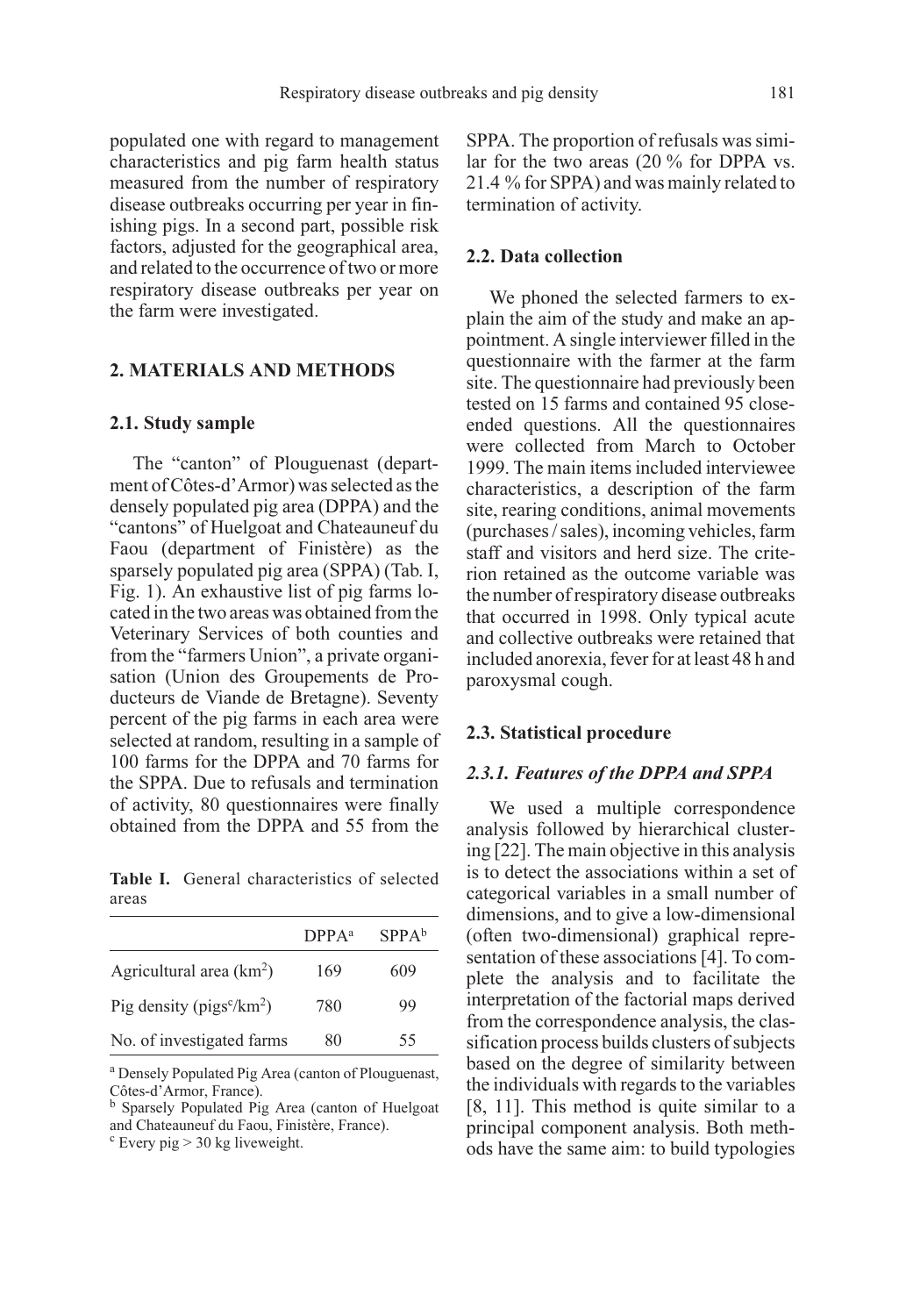

Figure 1. Map of Brittany, localisation of the selected areas: **densely populated pig area (can**ton of Plouguenast) and sparsely populated pig area (cantons of Huelgoat and Chateauneuf du Faou).

of individuals with data grouped within a table (Individuals  $\times$  Variables) and where variables are categories, whereas they are continuous in Principal Component Analysis. This typology is based on a distance principle, so that the closer the individuals are to each other, the larger are the number of categories they share together.

In a preliminary step, an initial screening of the variables possibly related to the area (DPPA vs. SPPA) was performed using the FREQ procedure [21]. Only those variables related to the area ( $p < 0.20$ ) were included in the multiple correspondence analysis. Finally 21 active variables (split into 57 categories) were introduced into the analysis. The "area" variable (DPPA vs. SPPA) was included as a supplementary variable so that it was not included in the definition of factorial axes. In the hierarchical clustering, only those variables that were significantly related ( $\chi^2$ -test,  $p < 0.05$ ) to each group were retained to describe the clusters.

## 2.3.2. Risk factors for the occurrence of 2 or more respiratory disease outbreaks per year

## 2.3.2.1. Outcome and explanatory variables

The unit of observation was the farm. A case was defined as a farm that experienced 2 or more respiratory disease outbreaks during 1998. For possible explanatory variables, the number of categories per variable was limited such that the category frequencies were > 10 % (Tab. II). The variables under study were selected during a preliminary step to reduce the chance of obtaining results affected by multicolinearity within the dataset [4]. All bivariable relationships between possible explanatory variables were checked ( $\chi^2$ -test). For those relationships between variables that exhibited strong structural collinearity ( $P < 0.05$ ), one of the two variables of interest (the one we believed to be most related to the outcome variable) was chosen.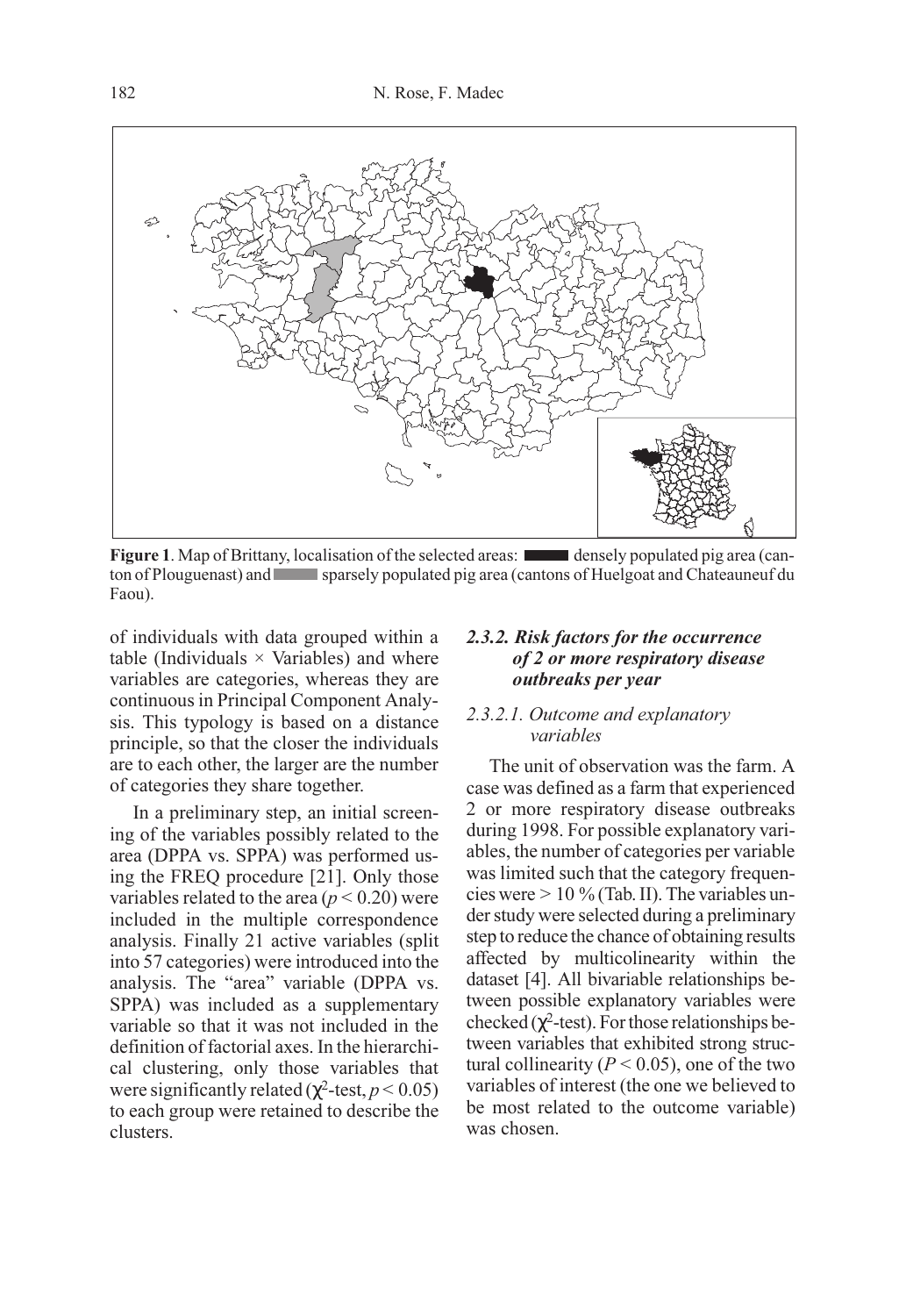Table II. Definition of explanatory variables included in the analysis of the occurrence of 2 or more respiratory disease outbreaks/year and percentage of farms for each level of the variables (135 pig farms).

| Definition of variables                                  | Level                             | Percentage $(\% )$ |
|----------------------------------------------------------|-----------------------------------|--------------------|
| Rearing of cattle on the farm                            | No                                | 34.8               |
|                                                          | Yes                               | 65.2               |
| Fence around the farm yard perimeter                     | None                              | 65.2               |
|                                                          | For some areas only               | 21.5               |
|                                                          | All around the farm               | 13.3               |
| Sharing of the manure spreader with other                | No                                | 45.9               |
| farms                                                    | Yes, without cleaning             | 34.1               |
|                                                          | Yes, but cleaning before use      | 20.0               |
| Storage of carcasses inside the farm yard                | N <sub>0</sub>                    | 30.4               |
| perimeter <sup>a</sup>                                   | Yes                               | 69.6               |
| Veterinary assistance                                    | Farm veterinarian                 | 33.1               |
|                                                          | Consultant veterinarian           | 23.3               |
|                                                          | <b>B</b> oth                      | 43.6               |
| Using a quarantine for the pigs introduced               | No                                | 53.3               |
|                                                          | Yes                               | 46.7               |
| Pigs are sold to other farms or fattened on              | N <sub>0</sub>                    | 83.7               |
| other farms                                              | Yes                               | 16.3               |
| Average number of animal transport vehicles              | $\leq$ 2 per month                | 37.8               |
| entering the farm <sup>a</sup>                           | $> 2$ per month                   | 62.2               |
| Average number of feed vehicles entering the             | $\leq$ 2 per month                | 44.4               |
| farm <sup>a</sup>                                        | $>$ 2 per month                   | 55.6               |
| Number of veterinarian or technician vehicles            | $\leq$ 1 every 2 months           | 28.9               |
| entering the farm <sup>a</sup>                           | $> 1$ every 2 months              | 71.1               |
| Number of dealer vehicles entering the farm <sup>a</sup> | None                              | 27.4               |
|                                                          | 1 per month at least              | 72.6               |
| Number of external manure vehicles entering              | $< 1$ every 2 months              | 76.3               |
| the farm <sup>a</sup>                                    | $\geq 1$ every 2 months           | 23.7               |
| The milk truck comes onto the farm                       | N <sub>0</sub>                    | 51.1               |
|                                                          | Yes                               | 48.9               |
| Number of rendering plant lorries                        | $\leq$ 30 per year                | 69.6               |
| entering the farm <sup>a</sup>                           | $>$ 30 per year                   | 30.4               |
| Use of a vehicle shared with other farms for             | N <sub>0</sub>                    | 86.5               |
| animal transport                                         | Yes                               | 13.5               |
| Presence of a loading area for pigs                      | No                                | 14.8               |
|                                                          | Yes, but never cleaned            | 43.7               |
|                                                          | Yes, cleaned after each operation | 41.5               |

<sup>a</sup> Variable retained at screening step to be offered to a logistic model ( $P < 0.25$ ).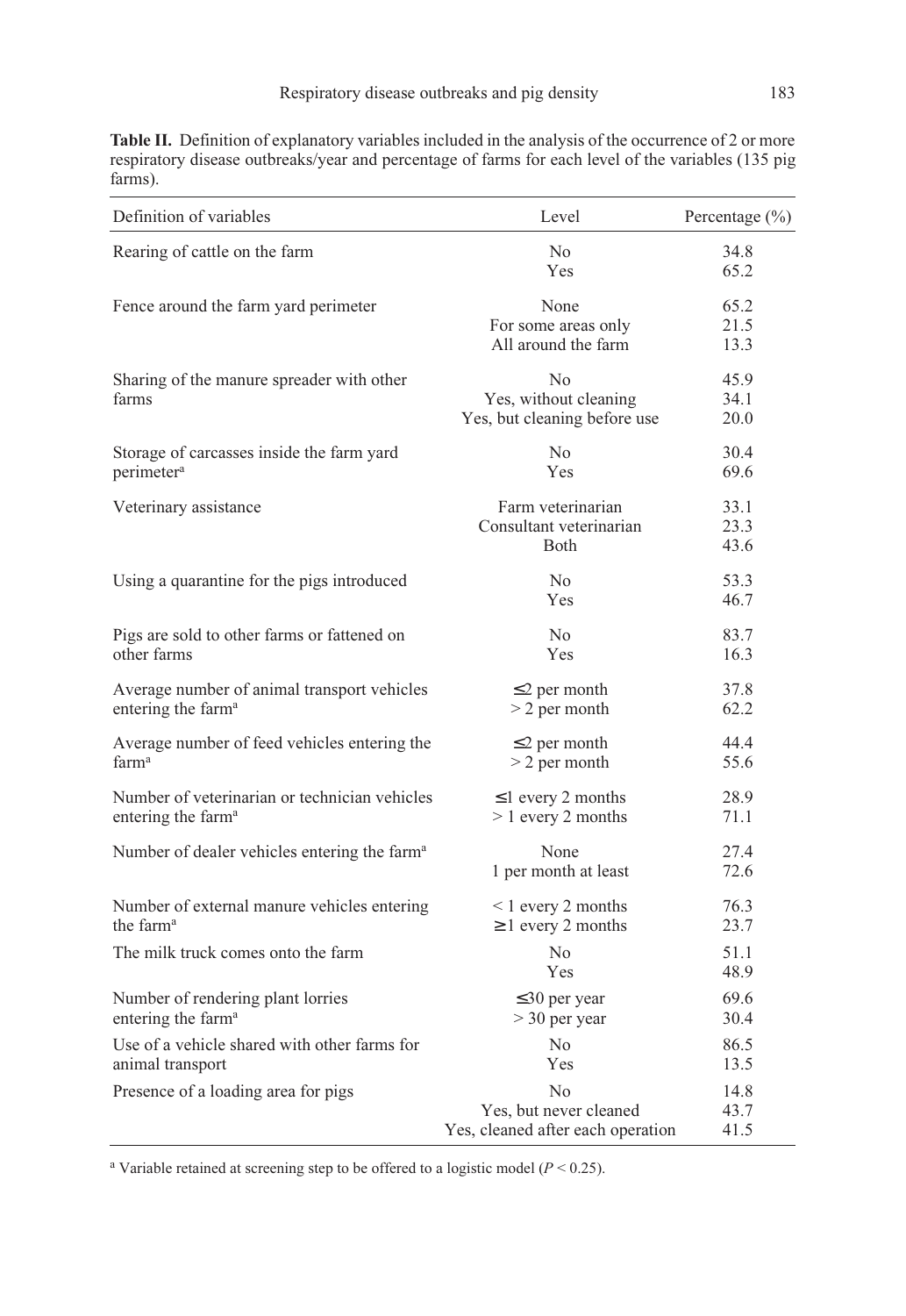| Definition of variables                                                                                   | Level                                                     | Percentage (%)       |
|-----------------------------------------------------------------------------------------------------------|-----------------------------------------------------------|----------------------|
| Number of stock persons on the farm                                                                       | 1<br>$\mathfrak{D}$<br>more than 2                        | 24.5<br>42.2<br>33.3 |
| Employees: part-time shared with other<br>pig farms                                                       | No<br>Yes                                                 | 59.3<br>40.7         |
| Frequency of coveralls laundry                                                                            | < once a week<br>once a week<br>> once a week             | 44.4<br>44.5<br>11.1 |
| Employees from feed companies are<br>allowed to enter the facilities <sup>a</sup>                         | N <sub>0</sub><br>Yes                                     | 75.6<br>24.4         |
| Hauliers are allowed to enter the<br>facilities                                                           | No<br>Yes                                                 | 83.7<br>16.3         |
| Other farmers are allowed to enter the<br>facilities <sup>a</sup>                                         | N <sub>0</sub><br><b>Yes</b>                              | 84.4<br>15.6         |
| Disinfection of the boots of visitors<br>before entering the facilities                                   | N <sub>0</sub><br>Yes                                     | 71.1<br>28.9         |
| Specific coverall for visitors                                                                            | No<br><b>Yes</b>                                          | 18.5<br>81.5         |
| Visitors wear a cap to enter the facilities                                                               | N <sub>0</sub><br>Yes                                     | 54.8<br>45.2         |
| Access is restricted if visitors have been<br>in contact with other pig farms before<br>visiting the farm | No<br>Yes                                                 | 37.0<br>63.0         |
| Number of pig farms located in a 2 km<br>radius area around the farm under study <sup>a</sup>             | $\leq$ 4<br>>4                                            | 67.4<br>32.6         |
| Number of fattening places in the farm<br>under study <sup>a</sup>                                        | $\leq$ 230<br>$[230 - 400]$<br>> 400                      | 25.2<br>25.9<br>48.9 |
| Number of batches of pigs introduced<br>per year <sup>a</sup>                                             | $\leq$ 4<br>>4                                            | 51.9<br>48.1         |
| Area <sup>a</sup>                                                                                         | Densely Populated Pig Area<br>Sparsely Populated Pig Area | 59.3<br>40.7         |
| Farm system <sup>a</sup>                                                                                  | Farrow-to-finish unit<br>Finishing unit                   | 60.0<br>40.0         |

<sup>a</sup> Variable retained at screening step to be offered to a logistic model ( $P < 0.25$ ).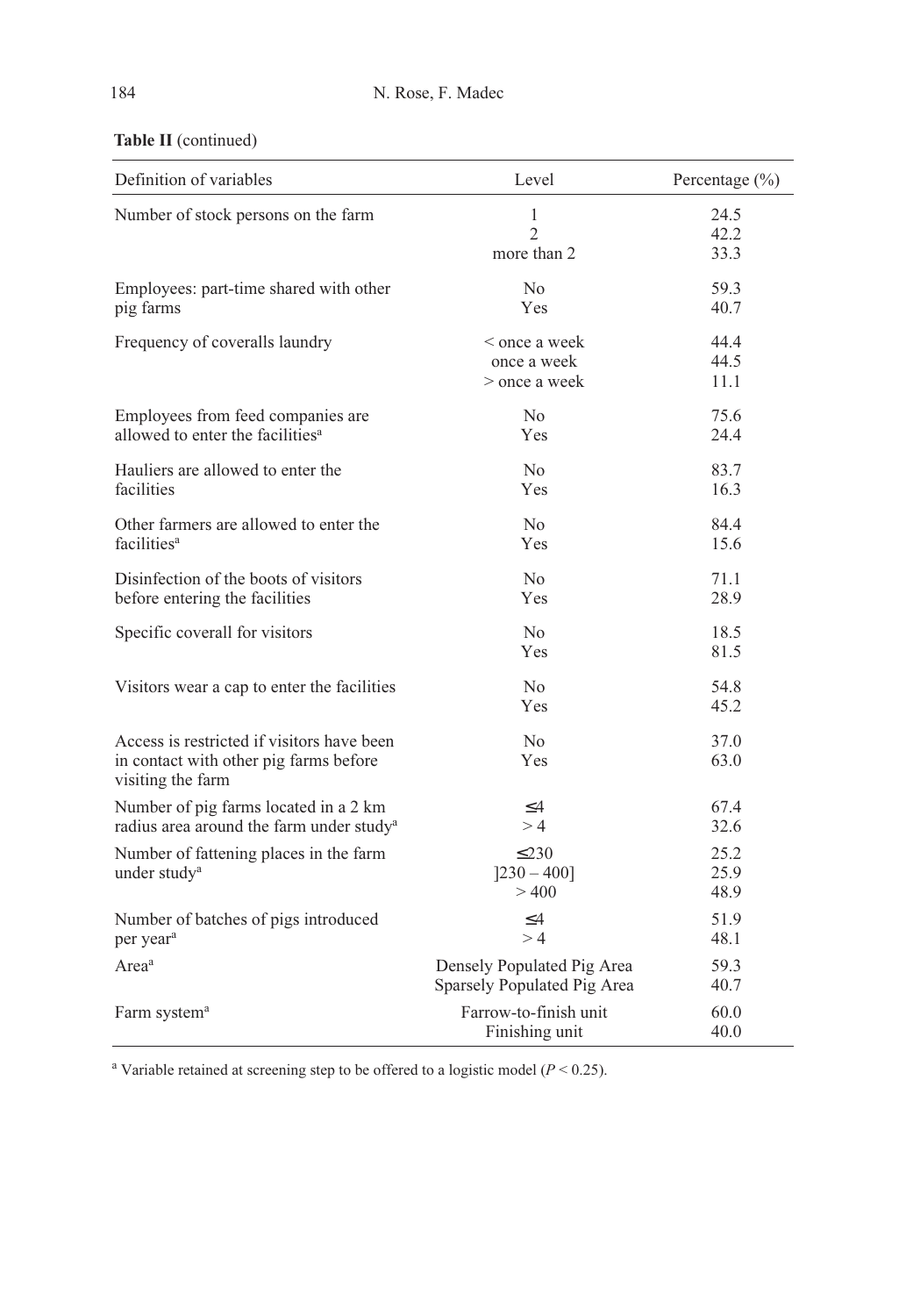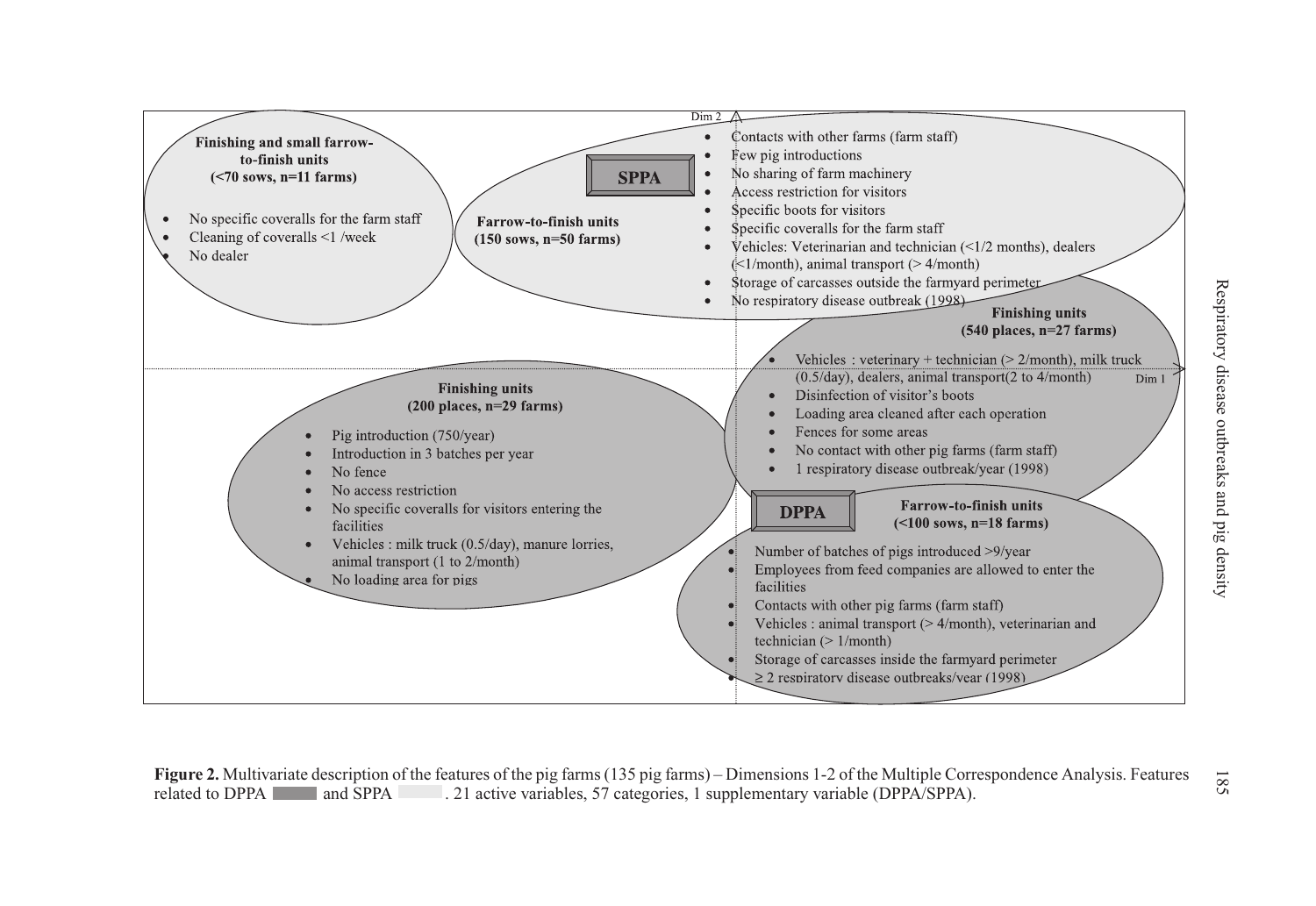| Percentage of farms with                                             |                             | Logistic model <sup>a</sup> |                       |
|----------------------------------------------------------------------|-----------------------------|-----------------------------|-----------------------|
| Variables                                                            | $\geq$ 2 outbreaks/year (%) | $OR^b$                      | (CI <sup>c</sup> 90%) |
| Farm system                                                          |                             |                             |                       |
| Farrow-to-finish unit                                                | 20.9                        | 1.3                         | (0.4, 3.9)            |
| Finishing unit                                                       | 12.9                        |                             |                       |
| Area                                                                 |                             |                             |                       |
| DPPA <sup>d</sup>                                                    | 22.5                        | 2.0                         | (0.7, 5.4)            |
| SPPA <sup>e</sup>                                                    | 10.9                        |                             |                       |
| Number of pig farms in a 2 km<br>radius area around the farm         |                             |                             |                       |
| $\leq$ 4                                                             | 10.9                        |                             |                       |
| >4                                                                   | 31.8                        | 2.9                         | (1.2, 7.4)            |
| Storage of carcasses inside<br>the farm yard perimeter               |                             |                             |                       |
| N <sub>0</sub>                                                       | 9.8                         |                             |                       |
| Yes                                                                  | 21.3                        | 3.4                         | (1.1, 10.4)           |
| Number of animal transport<br>vehicles entering the farm             |                             |                             |                       |
| $\leq$ 2 per month                                                   | 5.9                         |                             |                       |
| $>$ 2 per month                                                      | 25.0                        | 5.1 <sup>f</sup>            | (1.5, 17.8)           |
| Number of rendering plant lorries<br>entering the farm               |                             |                             |                       |
| $\leq$ 30 per year                                                   | 10.6                        |                             |                       |
| $>$ 30 per year                                                      | 34.2                        | 3.2 <sup>f</sup>            | (1.3, 8.1)            |
| Number of veterinarian or techni-<br>cian vehicles entering the farm |                             |                             |                       |
| $\leq$ 1 every 2 months                                              | 5.1                         |                             |                       |
| $> 1$ every 2 months                                                 | 22.9                        | $5.5^{\rm f}$               | (1.4, 21.6)           |

Table III. Final logistic-regression model for risk factors for the occurrence of 2 or more respiratory disease outbreaks per year (135 pig farms).

<sup>a</sup> Intercept = -5.65, model deviance = 92.5, df = 7 ( $p$  < 0.001). <sup>b</sup> Odds ratios.

<sup>c</sup> Confidence interval ( $p < 0.10$ ).<br><sup>d</sup> Densely populated pig area.

<sup>e</sup> Sparsely populated pig area.

<sup>f</sup> Significant also at  $p < 0.05$  (likelihood-ratio ( $\chi^2$ -test).

## 2.3.2.2. Model

Logistic regression was used (proc LOGISTIC, [21]) according to the method described by Hosmer and Lemeshow [10]. In the first of the two steps, a univariable analysis related the outcome variable to each explanatory variable. Only factors associated with the outcome (likelihood-ratio  $(\chi^2$ -test,  $P < 0.25$ ) were offered to the multivariate model (Tab. II). The second step involved a logistic multiple-regression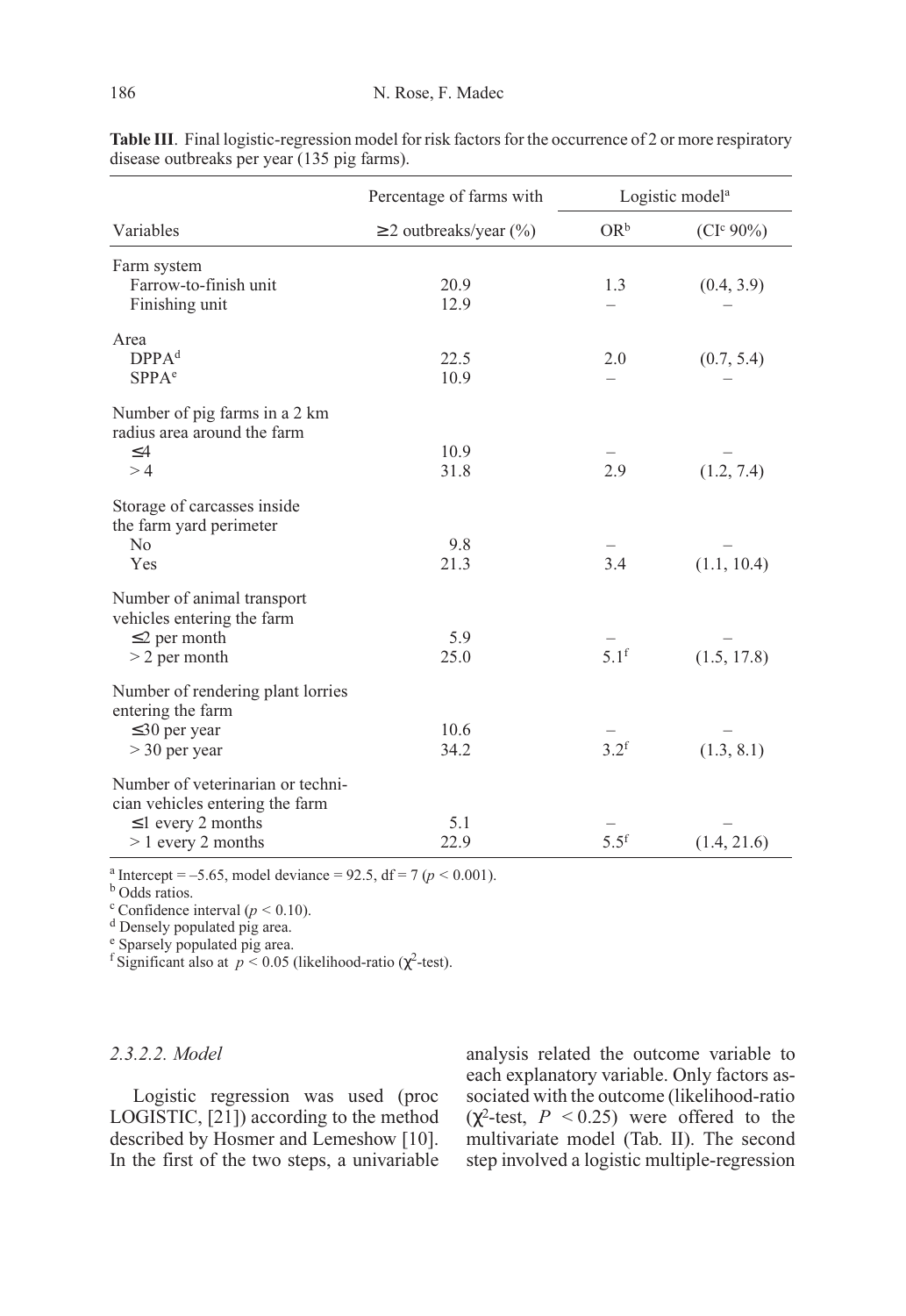model that included all factors that passed the first screening. The contribution of each factor to the model was tested using a likelihood-ratio chi-square test [20]. The variable with the highest P was removed and the logistic regression was rerun. This process was continued until a model was obtained with all factors significant at  $P < 0.10$ (2-tailed). The variables farm system (Finishing/Farrow-to-finish) and geographical area (DPPA/SPPA) were forced into the model in order to adjust the estimation of the odds ratios according to these factors. All possible interactions between these forced variables and other significant factors were tested.

## 3. RESULTS

## 3.1. Profiles of the DPPA and SPPA (Fig. 2)

One hundred and thirty-five farms were included in the analysis and five clusters were obtained according to the hierarchical clustering. The cumulative percentage of inertia for the 3 first dimensions was 24.5%. The DPPA was not homogenous with regards to farm characteristics. Three clusters were related to this area: (1) one group of small finishing units [bottom, left part of the map], (2) one group of larger finishing units [middle, right part of the map], and (3) one group of farrow-to-finish units [bottom, right part of the map]. The finishing units applied few biosecurity measures (no specific coveralls, no access restriction) and introduced a large number of pigs per year but in few batches. The number of vehicles entering the farm per month was moderate to high and these farms experienced few respiratory disease outbreaks per year  $(\leq 1$ /year). In contrast, the farrowto-finish farms that were surrounded by all the previously described finishing units applied very poor biosecurity measures and had a high number of vehicles entering the farm per month. They experienced more than 2 respiratory disease outbreaks per year.

The SPPA was mainly described by a large cluster of farrow-to-finish farms [top, right part of the map] characterised by good biosecurity measures and a low frequentation by vehicles. These farms did not experience any respiratory disease outbreak during the year. Finally, a small group of 11 farms was also related to the SPPA. This group was represented by very small, isolated and marginal units where no biosecurity measure was applied.

## 3.2. Risk factors for the occurrence of 2 or more respiratory disease outbreaks per year (Tab. III)

Twenty-four (17.8%) of the 135 farms under study experienced 2 or more respiratory disease outbreaks in 1998. Having more than 4 pig farms within a 2km radius area (OR = 2.9), more than 30 incoming rendering trucks per year ( $OR = 3.2$ ), and storage of the carcasses of dead animals within the farmyard perimeter  $(OR = 3.4)$ increased the risk of occurrence of more than 2 respiratory disease outbreaks per year on the farm. This risk was also increased when there were more than 2 animal-transport lorries entering the farm per month ( $OR = 5.1$ ) and more than 1 veterinarian's or technician's vehicle coming in every 2 months ( $OR = 5.5$ ). Hosmer and Lemeshow's goodness-of-fit statistics indicated a good agreement of the predictive values with the observations ( $p = 0.83$ ). Interactions between the forced variables (farm system and geographical area) and the other variables included in the model were not significant.

#### 4. DISCUSSION

The random selection of the farms led to good representativeness of the farms within each area and made the description of the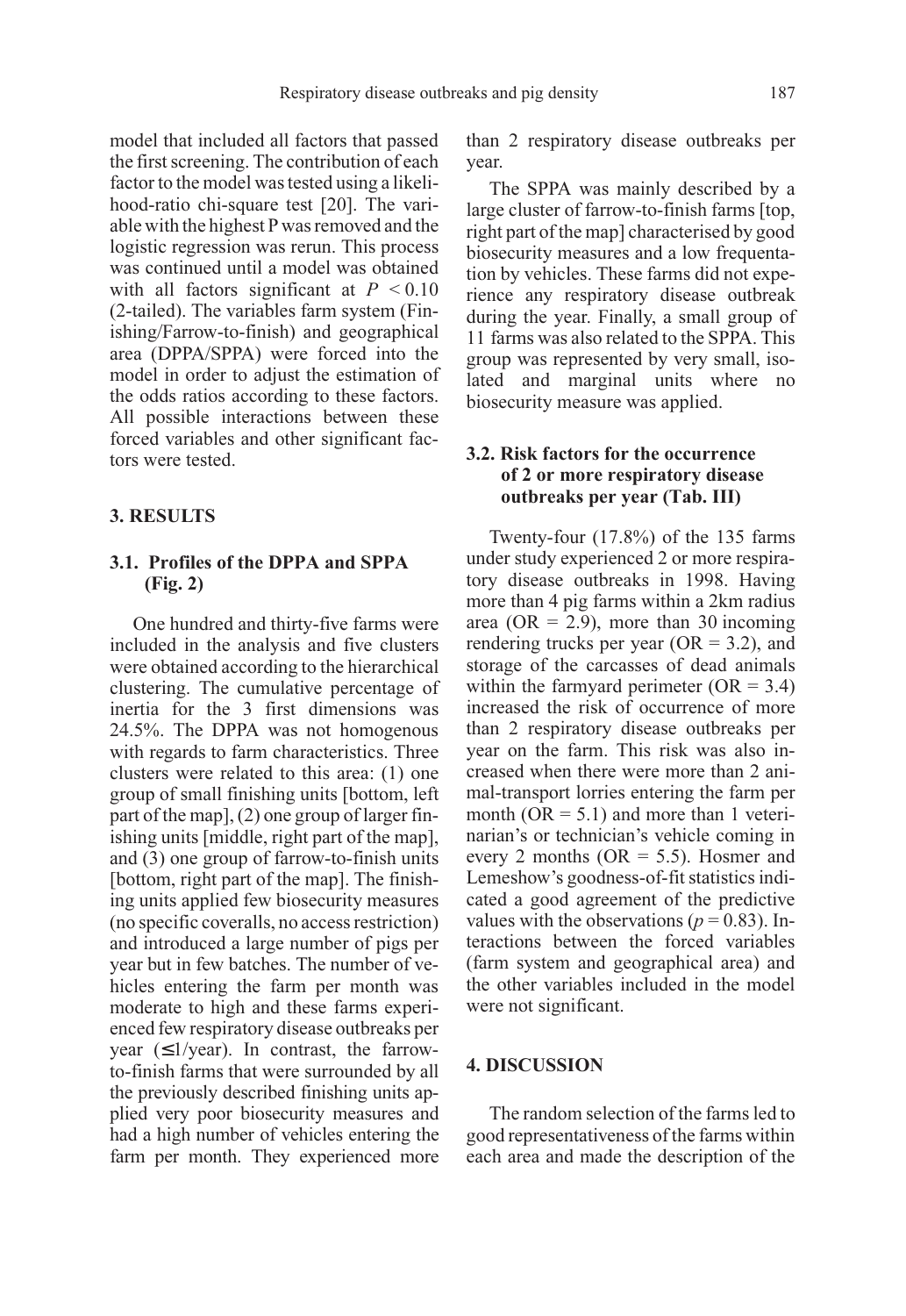features of each area possible. The proportion of refusals and their reasons did not differ between the two areas so that a comparison was possible. However, the 2 areas were not randomly chosen within the densely and sparsely populated areas of Brittany but were selected according to convenience criteria. Therefore, the results should not be generalised to DPPAs and SPPAs in France. Other areas might have been selected as the DPPA but we preferred to choose one with a mean pig density within the cantons of more than 500 pigs/ km2.

The pig farms located in the DPPA and SPPA did not have the same profile. Farms located in the DPPA were mainly finishing units, where pig production was often a supplementary activity to dairy cattle. Farrow-to-finish farms located in this area were mainly small units with a rather poor health status and where few biosecurity measures were applied. This situation might be explained by the presence of many finishing units in the area leading to numerous transfers of piglets that can increase the risk of virus spread as is suggested for Aujeszky's disease [2]. In the SPPA, larger farrow-to-finish farms were encountered with better biosecurity measures, fewer vehicle contacts and with a better health situation. Therefore, animal movements in association with animal density seem to be involved in the increased risk regarding the occurrence of respiratory disease outbreaks in finishing pigs.

In order to determine the potential risk factors related to the different health status observed on farms located in the DPPA and the SPPA, we decided to use the number of respiratory disease outbreaks that occurred on the farm during 1998 as an indicator. Only acute outbreaks were included and the extreme situations defined as those farms in which 2 or more respiratory disease outbreaks occurred within a year and those with 1 or no outbreak were compared. The diagnosis was made by the farmer and possible recall bias may have occurred. However farmers are very used to these kinds of respiratory outbreaks and both the fact that the data were collected by only one person and that only extreme situations were retained ( $\geq 2$  respiratory outbreaks/year) may have contributed to a good precision of the result. We only took into account collective outbreaks [13] where more than 80% of the pigs within a batch were affected; thus confusion with other enzootic respiratory diseases was not possible. The outcome was thus defined upon clinical evaluation and the farm could be infected by several viral or bacterial agents responsible for this syndrome: Aujeszky's disease virus, Influenza viruses, Porcine Respiratory Coronavirus, PRRS virus or to a certain extent Actinobacillus pleuropneumoniae [6]. However, on farms with poor hygiene conditions, infection by these agents is often complicated by secondary infections leading to an acute clinical outbreak: primary infection by Aujeszky's disease virus followed by Actinobacillus pleuropneumoniae, or successive contamination by Influenza viruses [5]. The severity of the clinical expression of this syndrome in finishing pigs is therefore highly related to a disturbance of the farm ecosystem as influenced by environmental factors.

Pig herd density, measured in our study as the number of pig farms located within a 2 km-radius area, increased the risk of having more than 2 respiratory disease outbreaks per year. This observation is in agreement with previous findings concerning Influenza viruses in pig production [5, 7, 14, 17, 18]. Therefore, a respiratory-disease outbreak might be explained by successive or simultaneous contamination by viral agents [24] related to considerable microbial exposure due to the high pig herd density. The increased microbial load on a given farm might also result from specific characteristics of that farm which were not investigated in this study (poor ventilation, immune status of the pigs…). However,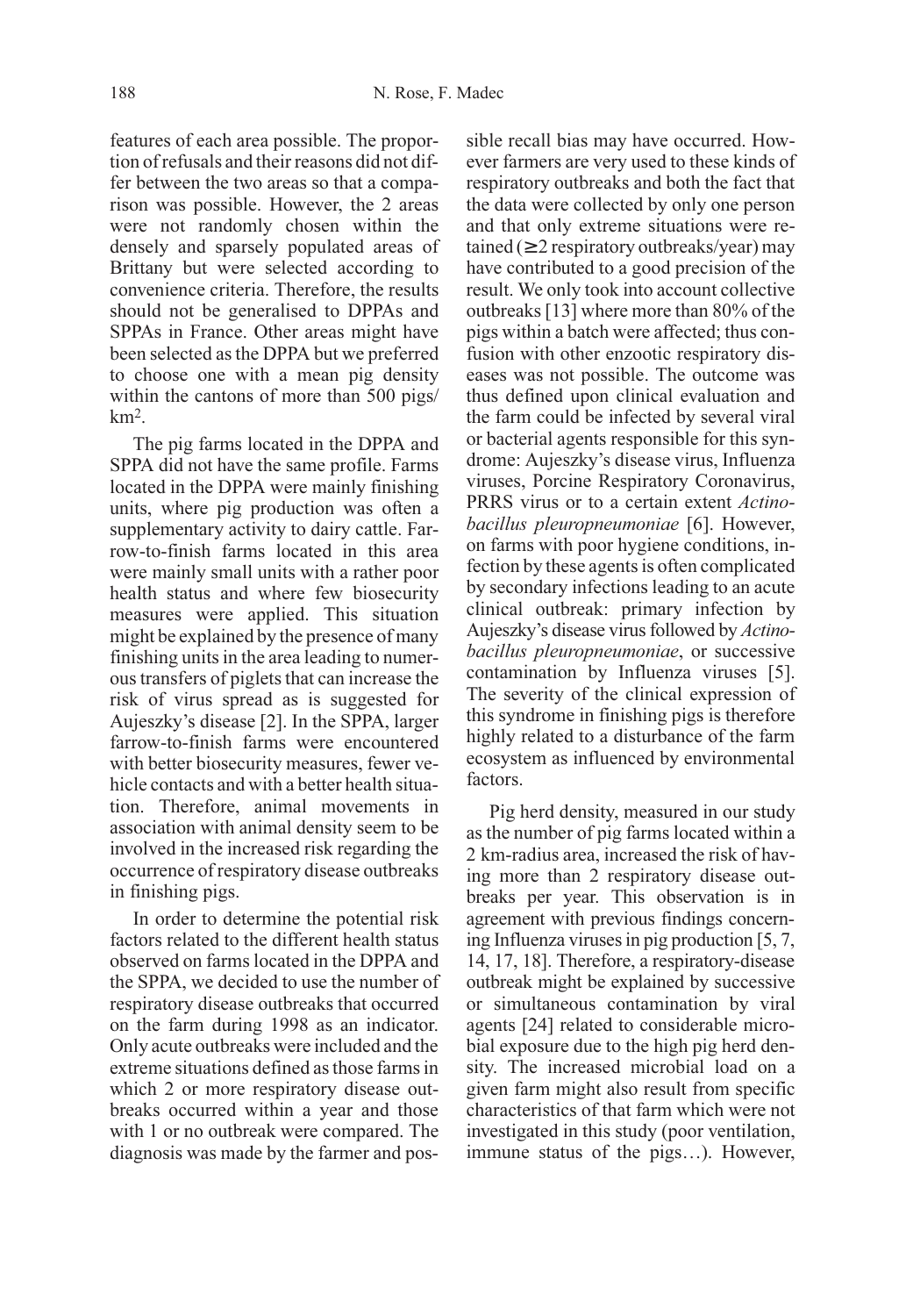within a high densely populated area, some factors related to the large number of pig farms in the neighbourhood might be conducive to successive contamination by viral agents if biosecurity measures are not correctly implemented on the farm level. Our results show that a high number of contacts with vehicles (animal transport, veterinarians and technicians) was a feature of farrow-to-finish farms located in the DPPA (poor biosecurity measures). Elbers et al. [6] showed that a high number of contacts (visitors associated with pig production) was linked with a high rate of H1N1 Influenza virus seropositivity on these farms. Nevertheless and because of the cross-sectional design of the survey, we should be careful in interpreting these results since pig herd density is certainly the major factor implying the other conditions such as the number of visits by veterinarians, technicians or rendering lorries. Moreover, these visitors come more often if the health situation on the farm is poor and these factors might be interpreted as consequences rather than causes. Pig herd density is therefore the main factor and affects the features of the area: a high number of small finishing units and piglet movements. Biosecurity measures at the farm level should be implemented to improve the safety of farms located in these densely populated areas: restricted access for vehicles, location of loading areas outside the farmyard perimeter, and basic hygiene measures for visitors before entering the facilities. Although the pigs remain the main factors for virus introduction via asymptomatic carriage of infectious agents, the above recommendations might help to reduce the risk of the introduction of viral and bacterial agents on pig farms.

#### ACKNOWLEDGEMENTS

We are grateful to the production companies, the farmers for their co-operation in this project, the veterinary services (Côtesd'Armor and Finistère), the "Union des Groupements de Producteurs de Viande de Bretagne" and the European Union (project FAIR5-PL97-3566) for its financial contribution. We gratefully acknowledge Dr Ian Dohoo for the critical review of the initial version of this manuscript.

### **REFERENCES**

- [1] Albina E., Epidemiology of porcine reproductive and respiratory syndrome (PRRS): an overview, Vet. Microbiol. 55 (1997) 309-316.
- [2] Auvigne V., Hery D., Analysis of the relationship between seroprevalence of Aujeszky's disease and pig density within different areas of Brittany, Vet. Microbiol. 55 (1997) 153-158.
- [3] Blaha T., The "colorful" epidemiology of PRRS, Vet. Res. 31 (2000) 77-83.
- [4] Dohoo I.R., Ducrot C., Fourichon C., Donald A., Hurnik D., An overview of techniques for dealing with large numbers of independent variables in epidemiologic studies, Prev. Vet. Med. 29 (1996) 221-239.
- [5] Elbers A.R.W., Tielen M.J.M., Cromwijk W.A.J., Hunneman W.A., Sero-epidemiological screening of pig sera collected at the slaughter house to detect herds infected with Aujeszky's disease virus, porcine influenza virus and Actinobacillus (Haemophilus) pleuropneumoniae in the framework of an Integrated Quality Control (IQC) system, Vet. Q. 12 (1990) 221-230.
- [6] Elbers A.R.W., Tielen M.J.M., Cromwijk W.A.J., Hunneman W.A., Variation in seropositivity for some respiratory disease agents in finishing pigs: Epidemiological studies on some health parameters and farm and management conditions in the herds, Vet. Q. 14 (1992) 8-13.
- [7] Ewald C., Heer A., Havenith U., Factors associated with influenza-A virus infections in finishing pigs, Berl. Münch. Tierärztl. Wochenschr. 107 (1994) 256-262.
- [8] Greenacre M.J., Correspondence analysis in practice, Academic Press, 1993, New York.
- [9] Heliez S., Auvigne V., Fourichon C., Risk factors of new Aujeszky's disease virus infection in swine herds in Brittany (France), Vet. Res. 31 (2000) 146-147.
- [10] Hosmer D.W., Lemeshow S., Applied Logistic Regression, Wiley, New York, 307 p., 1989.
- [11] Lebart L., Morineau A., Warwick K.W., Multivariate descriptive statistical analysis. Correspondence analysis and related techniques for large matrices, Wiley, New York, 1984.
- [12] Leontides L., Ewald C., Mortensen S., Willeberg P., Factors associated with circulation of Aujeszky's